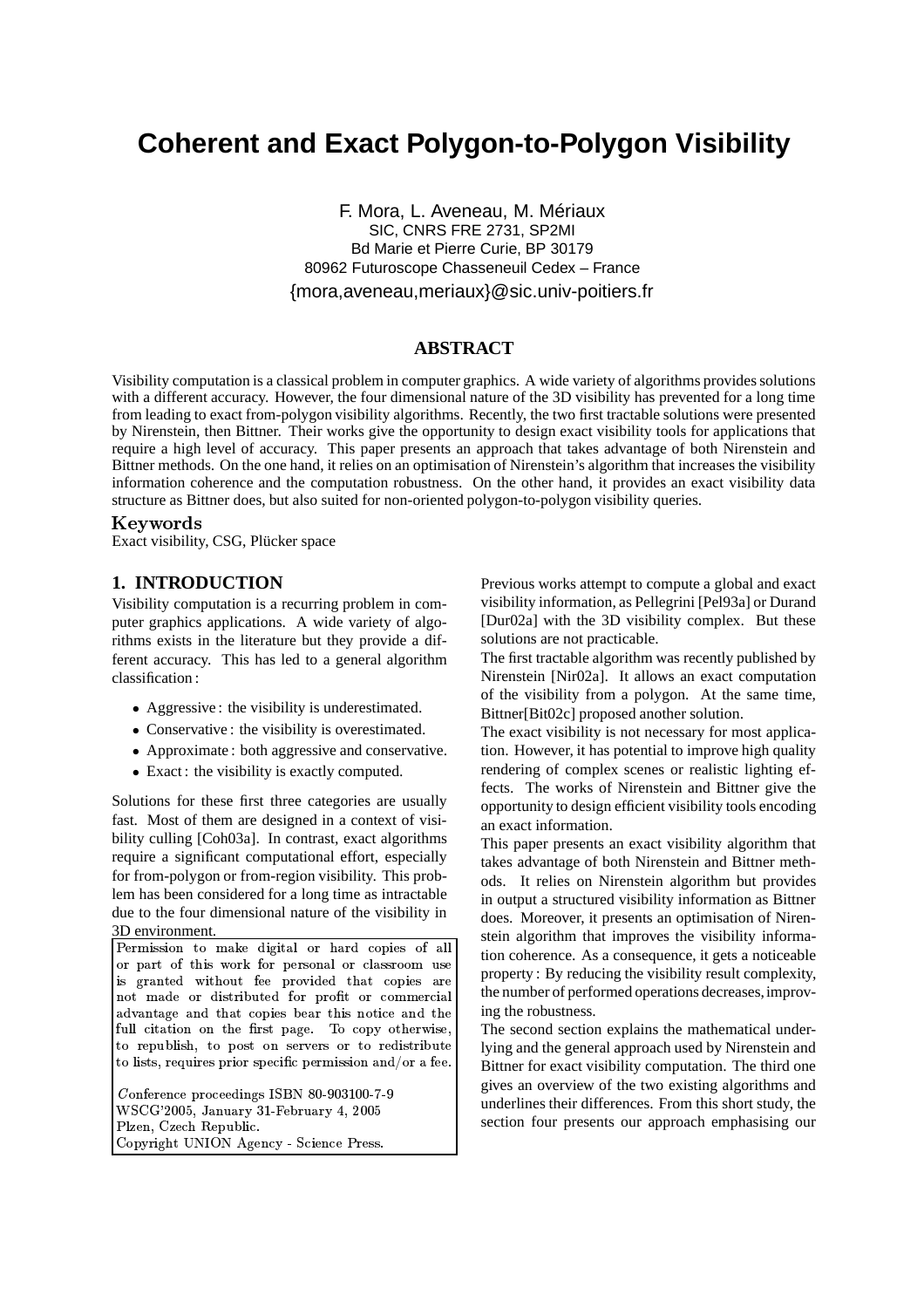optimisation that provides a coherent visibility information and improves robustness. At last, results are given in the section five.

## **2. BACKGROUND**

The two solutions proposed by Nirenstein and Bittner both rely on the same approach. They solve the visibility problem between polygons by performing CSG operations on polytopes (convex "volume") in the Plücker space. This section begins with a presentation of the Plücker space where operates the solution. Next, it gives an overview of the approach allowing exact visibility computation from 3D polygons.

## **Plücker Space**

The Plücker space [Som59a] is a five dimensional projective space  $\mathbb{P}^5$ . It provides an elegant parametrisation for dealing with directed lines in  $\mathbb{R}^3$ . Each line *l* passing through the point  $(p_x, p_y, p_z)$  and next through  $(q_x, q_y, q_z)$  is defined in  $\mathbb{P}^5$  by  $\pi_l =$  $(\pi_0, \pi_1, \pi_2, \pi_3, \pi_4, \pi_5)$ , with :

$$
\pi_0 = q_x - p_x \quad \pi_3 = q_z p_y - q_y p_z
$$
  

$$
\pi_1 = q_y - p_y \quad \pi_4 = q_x p_z - q_z p_x
$$
  

$$
\pi_2 = q_z - p_z \quad \pi_3 = q_y p_x - q_x p_y
$$

Notice that  $(\pi_0, \pi_1, \pi_2)$  is the direction of l and  $(\pi_3, \pi_4, \pi_5)$  encodes its location.

Next, let us consider the dual mapping within  $\mathbb{P}^5$ : Each  $\pi \in \mathbb{P}^5$  can be associated with a dual hyperplane  $h_\pi$  defined by :

$$
h_{\pi} = \{x \in \mathbb{P}^5 \mid \pi_3 x_0 + \pi_4 x_1 + \pi_5 x_2
$$
  
 
$$
+ \pi_0 x_3 + \pi_1 x_4 + \pi_2 x_5 = 0\}
$$



Figure 1: Line orientation in the Plücker space : There are three different cases for an oriented line to pass another :  $l_1$  passes on the left of  $l_0, l_2$  is incident on  $l_0$  and  $l_3$  passes  $l_0$  on the send right. The Plücker mapping of  $l_1, l_2, l_3$  will space. I respectively lie above, on and below the dual hyperplane of  $l_0$ .

Given two lines  $l_1$  and  $l_2$  and their Plücker mapping  $\pi_{l_1}$  and  $\pi_{l_2}$ , a crucial property is :  $l_1$  and  $l_2$  are incident

if and only if  $\pi_{l_1}$  lies on the dual hyperplane of  $\pi_{l_2}$ (and vice versa). If  $h_{\pi_{l_1}}(\pi_{l_2}) \neq 0$ , the sign of  $h_{\pi_{l_1}}(\pi_{l_2})$ determines the relative orientation of  $l_1$  and  $l_2$  as illustrated on figure 1.

At last, each line in  $\mathbb{R}^3$  maps to a point in  $\mathbb{P}^5$  but each point in  $\mathbb{P}^5$  does not map to a line in  $\mathbb{R}^3$ . The mapping of all real lines in  $\mathbb{P}^5$  forms a four-dimensional quadric surface called the Plücker hypersurface.

## **Exact From Polygon Visibility Principle**

#### *2.2.1 Lines stabbing polygons*

Previous definitions are useful to characterise the set of lines stabbing convex polygons. In the Plücker space, these lines are a connected subset of points on the hypersurface. For computational convenience, it is easier to deal with a polyhedral representation of this subset by using the dual hyperplane mapping of each polygon edges. The intersection of this polyhedral structure with the Plücker hypersurface gives exactly the set of lines stabbing each polygons. Such an approach was already used by Teller [Tel92a] for computing the anti-penumbra of an area light source through a sequence of polygons.

Figure 2 illustrates a two triangles case since we are in a context of polygon to polygon visibility. More generally, if A and B are two polygons with  $n$  and  $m$ edges  $e_1, ..., e_{n+m}$  consistently oriented, all the lines l passing through  $A$  then  $B$  satisfy :

$$
\forall i \in [1..n+m], h_{\pi_{e_i}}(\pi_l) \ge 0
$$

This system of inequations is the hyperplane repre-



Figure 2: Lines stabbing two polygons : The Plücker mapping of the polygons edges induces the hyperplane representation of a polytope. Its intersection with the Plücker hypersurface is the set of all lines stabbing the two polygons.  $\;$ 

sentation of an unbounded polyhedron in the Plücker Space. Both Nirenstein and Bittner add constraints to obtain a closed polyhedron : a polytope. Of course these additional constraints do not affect the intersection of the polyhedron with the Plücker hypersurface. The polytope representation allows to limit computations to the zone of the Plücker hypersurface.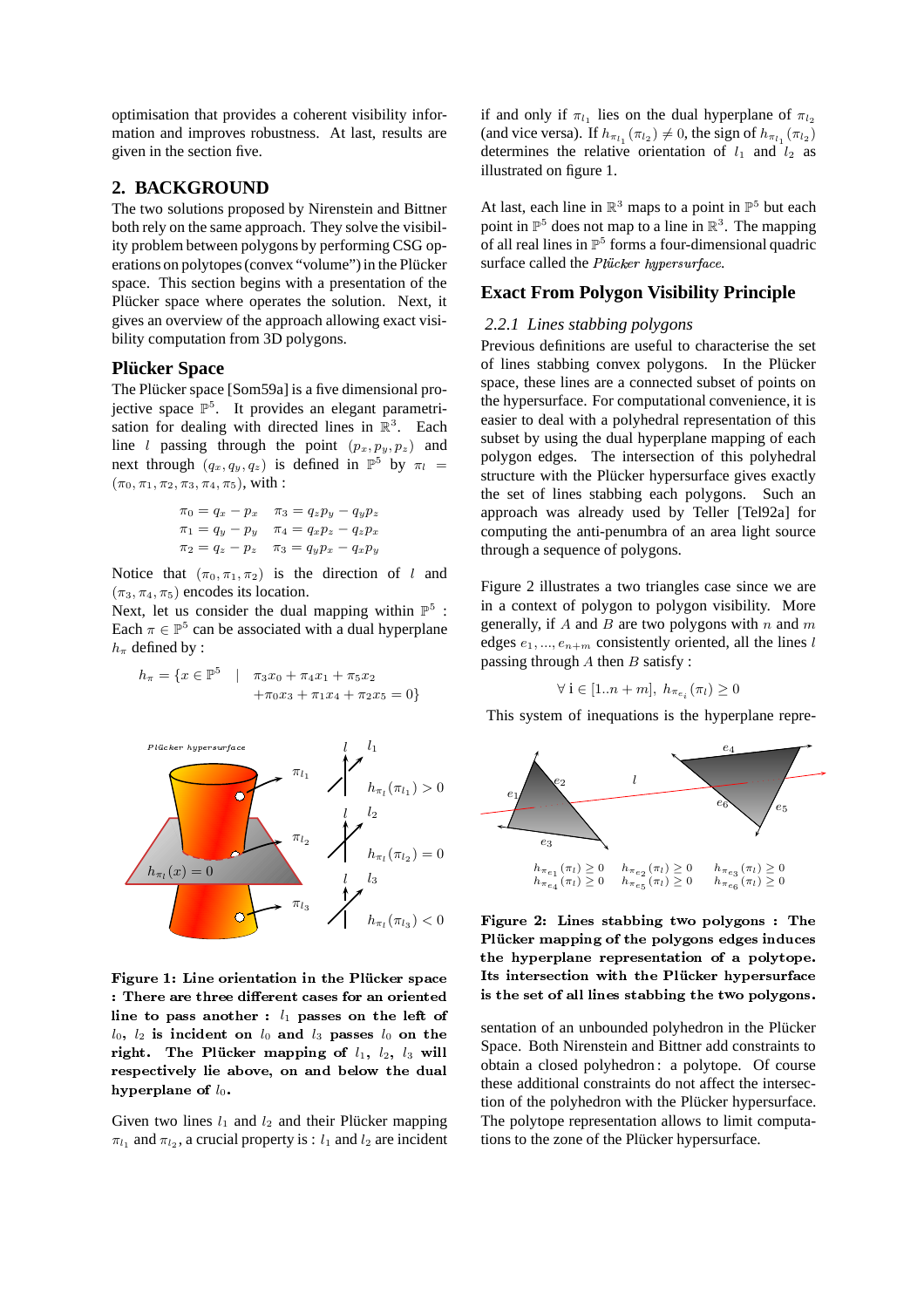## 2.2.2 Occluders removal

Let  $P_{AB}$  be the polytope that represents the set of lines stabbing  $A$  and  $B$ . Figure 3 gives a 2D illustration of the process that removes from  $P_{AB}$  the set of lines blocked by an occluder. This has to be applied to each occluder. The remaining parts of  $P_{AB}$  intersecting the hypersurface are exactly the set of lines that stabs A and  $B$  without stabbing any occluders. If no such a part remains,  $A$  and  $B$  are not visible.



Figure 3: (a) An occluder O blocks some visibilities between two polygons  $A$  and  $B$ . (b) The Plücker representation of lines stabbing A and B and lines stabbing  $O.$  (c) (d) : To remove the subset of blocked lines,  $P_{AB}$  is successively split in sub-polytopes using the hyperplanes associated to the occluder edges. (e) The subpolytope corresponding to blocked lines is removed.

## **3. EXISTING ALGORITHMS**

Nirenstein and Bittner methods both rely on the approach explained in the previous section. However these two algorithms were not designed for providing the same visibility information. Moreover, they have noticeable differences between their CSG operations on polytopes.

Exact visibility requires a consequent computational effort, using non trivial n-dimensional geometric algorithms. An effective implementation of the process has to be carefully considered.

In this section, a short overview of each algorithm is given, including some comparisons on their processes. Then, we justify our choices from this study.

# **Algorithms overview**

#### 3.1.1 Nirenstein's algorithm

Nirenstein designed his algorithm to query if two polygons were visible or not. First, an initial polytope representing their stabbing lines is built. Next CSG operations are computed in the Plücker space to remove the lines blocked by each occluder. This is the same process as depicted by figure 3. Only the visible parts of the initial polytope are preserved during the process. However, this information is not organised and is only maintained as a set of sub-polytopes. As soon as the visibility or the invisibility is established, they are all dropped.

Exact visibility computation is sensitive to the number of occluders that have to be removed. Nirenstein makes a selection of the most effective occluders to be removed first. The occluded lines set can be removed using less occluders. This method minimises the number of intersection computation to perform. As a consequence, the algorithm termination is accelerated.

Nirenstein uses his algorithm to compute Potentially Visible Sets (PVS) for viewcells in 3D environment. In this context, he develops a framework including several optimisations that aim either to quickly find simple visibilities/invisibilities, or to choose an effective order for removing occluders. On the one hand, ray sampling handles trivial visibilities and finds effective occluders. On the other hand, a hierarchical subdivision of the scenes is used. Visibility queries are first applied to the cells of this hierarchy. Only visibility with polygons inside visible cells have to be computed, whereas invisible cells can be used as virtual occluders.

#### 3.1.2 Bittner's algorithm

The purpose of Bittner's algorithm is different from Nirenstein's one. It was first developed in 2D [Bit01b] and then extended to three dimensional environments. It aims to encode all the visibilities with a scene from a source polygon. This information is encoded and structured by an occlusion tree [Bit98a]. Each leaf represents either a visibility or an invisibility set (when nothing can be seen). In particular, each in-leaf represents a set of lines that first stabs the same visible polygon.

The occlusion tree construction implies to treat occluders in a front to back order. This assumes the scene pre-processing to avoid overlapping occluders. For each of them, the associated polytope is inserted into the occlusion tree, from the root to the leaves, and is tested against each node met. If the hyperplane stored in a node splits the polytope, the algorithm continues in both subtree with the two relevant fragments. If an out-leaf is reached, the occluder is visible and the outleaf is replaced by its fragment elementary occlusion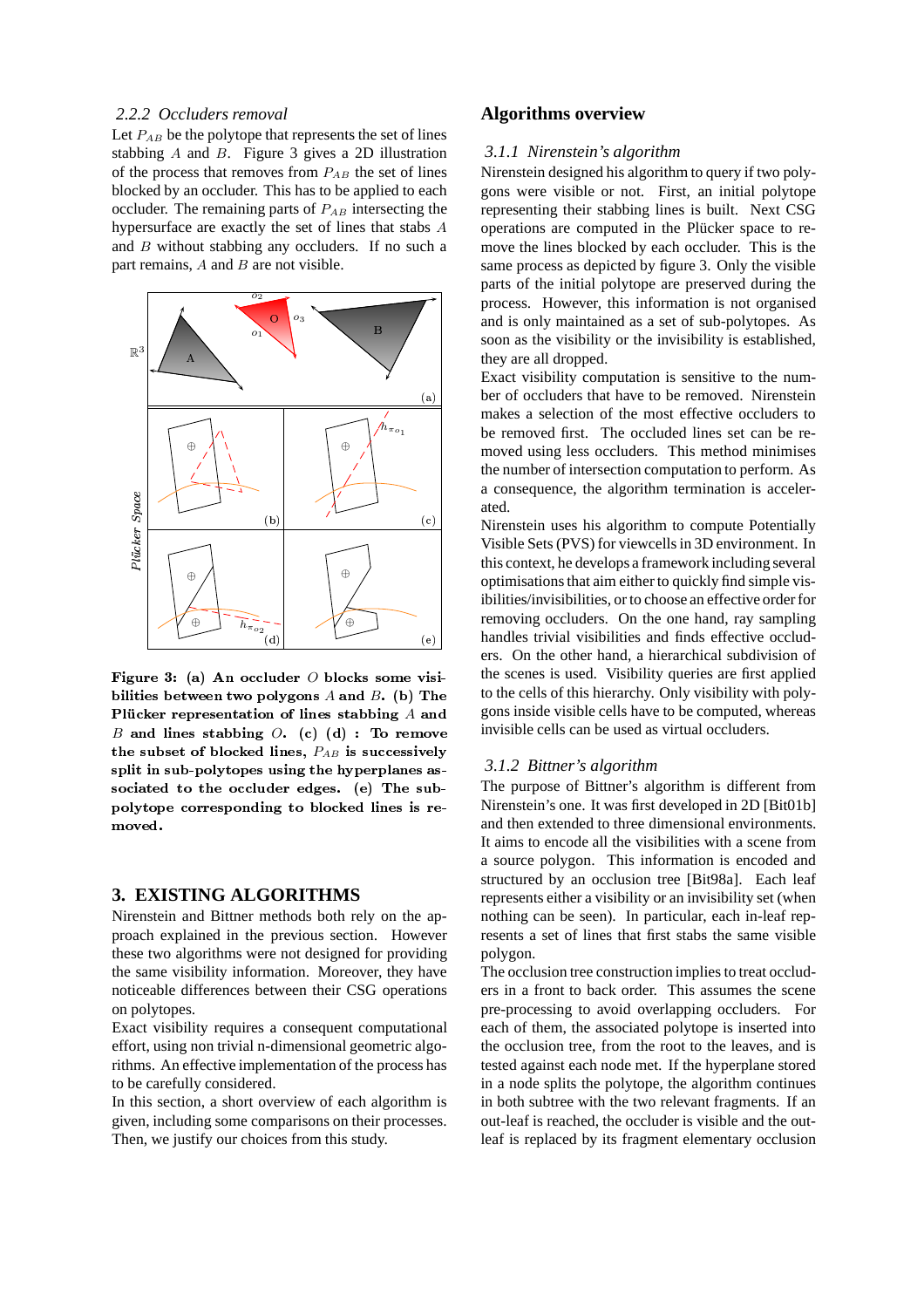tree. If an in-leaves is reached, the fragment elementary occlusion tree is merged to update the visibility information.

Bittner also uses a hierarchical subdivision of the scene to enhance the occlusion tree construction. At the end of the process, the occlusion tree provides each part of the geometry that can be seen from the source polygon. Like Nirenstein, Bittner uses this information to compute PVS for viewcells. He also gives an example of virtual occluders extraction, valid from any viewpoint on the source polygon.

## **Algorithms Implementation**

As explained, computing exact visibility implies an important computational effort. This can not be trivially implemented. Some computational differences can be noticed between Nirenstein and Bittner implementations:

#### *Polytope construction*

The hyperplane representation of a polytope can be easily obtained from the Plücker mapping of polygons edges. However the intersection tests require the vertex representation. In any case, this can be achieved using an enumeration algorithm as in [Avi96a]. Such an algorithm is used by Bittner. For two given polygons, Nirenstein proposes in his thesis [Nir03a] a more efficient solution, including explicitly the additional constraints to cap the unbounded polyhedron. In contrast, the capping of the polyhedron in Bittner's algorithm requires more computation tests.

#### *Intersection tests*

Before splitting a polytope, intersection tests are made with hyperplanes. A common test to both methods is to compute whether polytope vertices fall in both half spaces induced by a hyperplane. In addition, Nirenstein implementation first makes a conservative test using the bounding sphere of a polytope. Then, a rejection test is applied using the other hyperplanes of the same occluder, as detailed in the next section. Contrary to Bittner's algorithm, this allows to limit the intersection computation to the zone of occluded lines.

#### *Polytope splitting*

The key for occluders removal is to compute the intersection of a polytope with a hyperplane. The implementation of Bittner computes implicit intersections. This means that a splitting hyperplane is added to the hyperplanes representation of a polytope, and all the vertices are enumerated again.

Nirenstein computes explicitly intersections using an algorithm similar to Bajaj and Pascucci's one [Baj96a]. As a requirement to this algorithm, the full face lattice of the polytope has to be computed. Nirenstein uses a combinatorial face enumeration as in [Fuk94a]. This is potentially more efficient since only the new vertices are computed, whereas Bittner enumerates all the vertices again.

## **Algorithms discussion**

Our purpose is to compute a coherent and exact visibility information between two polygons. This information has to be structured to be available from the two queried polygons. The more coherent the visibility information will be, the more efficient its use will be.

Bittner's algorithm is interesting because it provides a structured visibility information. However this information is oriented since it is significant from the source polygon. As a consequence, it is not suited for non-oriented polygon-to-polygon visibility queries. We can notice that the occlusion tree construction can be restricted between two polygons. But it would still encodes the occluder fragments only visible from one polygon.

The computational part of the Nirenstein algorithm seems to be more efficient. In particular, the different tests made to limit the computation to the zone of an occluded lines set are interesting for our purpose. This should improve the coherence of the visibility information computed between two polygons. Besides, his algorithm is more flexible than Bittner algorithm with its fixed "front to back" substraction order. As an example, the optimisation presented in this paper could not be applied to his algorithm without corrupting the output. This will be explained in the next section. Nirenstein algorithm can provide a set of polytopes representing all the visibility between two polygons. This information is non-oriented. However it is not structured like Bittner.

From this study, we choose to take advantage of the Nirenstein algorithm for CSG computation on polytopes. But the algorithm output is modified to organise the visibility information, like Bittner does. Our structure is suited for non-oriented polygon-to-polygon visibility. The next section presents our approach and an optimisation of the Nirenstein algorithm. In particular, this optimisation minimises the fragmentation of the visibility information, and improves robustness.

# **4. PROPOSED APPROACH**

Firstly, this section explains how useless polytope fragmentation can occur. Next an overviewof our approach is given and illustrates how the visibility information is encoded. At last, we presents the "back splitting" optimisation that allows to minimise the polytope fragmentation and to improve the robustness.

## **Unnecessary Splitting**

Two configurations exist where unnecessary splitting are computed. The first one appears when the splitting of a polytope  $P$  results in a first polytope having the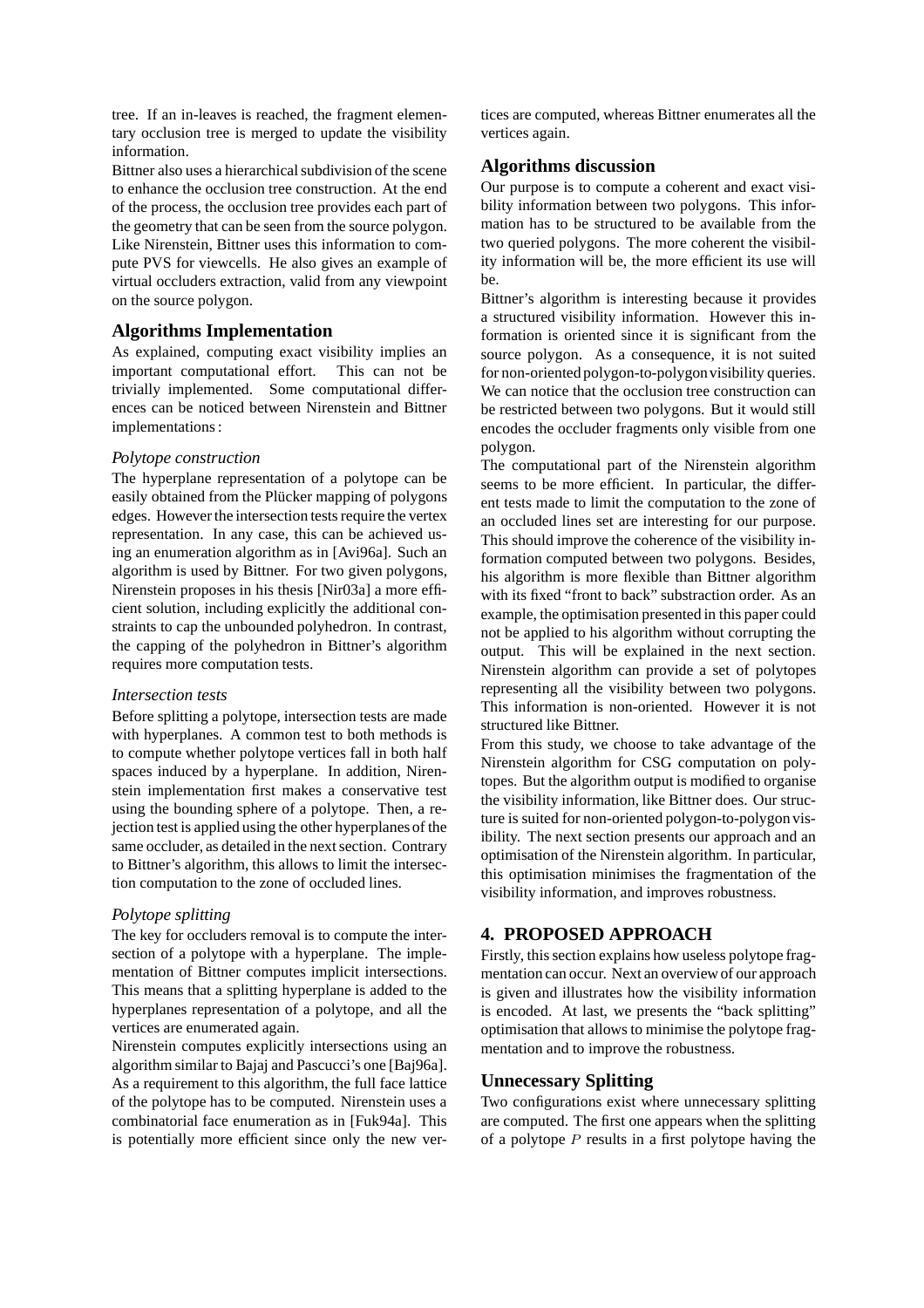same intersection as  $P$  with the Plücker hypersurface, and a second one having no intersection with the hypersurface. Since only the Plücker surface intersection is of interest, it becomes clear that such a splitting is useless. However, we will see how to take advantage of this problem.



Figure 4: (a) A polytope  $P_{AB}$  that does not need to be intersected by each hyperplanes of an occluder. (b) As an example, the intersection with  $\pi_{o_1}$  does not modify the intersection of  $P_{AB}$  with the hypersurface. This would be the same with  $\pi_{o_2}$ .

The second configuration is within the rejection test of Nirenstein. It checks if a polytope is rejected by at least one hyperplane from a given occluder. This test, depicted in figure 5, can not always prevent unnecessary splitting operations. Figure 6 illustrates such a case. This explains why useless polytopes fragmentation still happens.



Figure 5: (a) A polytope  $P_{AB}$  that does not need to be intersected by any hyperplanes  $\pi_{o_1}$ ,  $\pi_{o_2}$ ,  $\pi_{o_3}$  of an occluder. (b) Because all the vertices of  $P_{AB}$  lie in the positive half space of  $\pi_{o_1}$ ,  $P_{AB}$  will be rejected and unnecessary splitting will be avoided.

Useless splitting generates two main problems. Firstly, it seems obvious that the probability to face numerical instability grows with the number of successive splitting operations performed. Next it leads to an unnecessary polytopes fragmentation, and so to a fragmentation of the visibility information. These two problems are obviously correlated. As a consequence, reducing the polytopes fragmentation must be a solution to both of them.

## **Overview**

Our approach uses a similar algorithm to Nirenstein's one. In this paper, notice we are not in a specific context. As a consequence, we do not use a framework as



Figure 6: (a) Another configuration where  $P_{AB}$ does not have to be split. (b) Because each hyperplane  $\pi_{o_1}$ ,  $\pi_{o_2}$ ,  $\pi_{o_3}$  intersects  $P_{AB}$ , it will not be rejected. As a consequence, unnecessary splits will be perform. In particular the split by  $\pi_{o_3}$  will generate useless fragmentation of the visibility information.

developed by Nirenstein for PVS computation. Moreover some parts of this framework are out of matter. For example, ray sampling can not be used since we are interested in the whole visibility information computation.

We consider two polygons and obtain from their edges the hyperplanes representation for the associated polytope in the Plücker space. Our implementation takes advantage of the Nirenstein solution [Nir03a] for computing its vertices representation. Its full face lattice is obtained with [Kai02a] that provides a better complexity than [Fuk94a]. At last, explicit splitting operations are achieved using the approach of [Baj96a].

To store the visibility information, we build a "history" tree". It has some similarities with an occlusion tree. It is a binary tree whose inner nodes are associated with splitting hyperplanes. A leaf represents either a set of blocked lines, or a set of visibilities between two polygons. In the later case, the polytope for this set is associated to the leaf.

But the history tree construction is different. It does not require a traversal from the root to the leaves. Intersection tests are made on visible leaves. When a leaf is split, it becomes an inner node associated with the splitting hyperplane. Its children represent each part of the intersected polytope. Initially, the root node is set with the polytope associated to the two queried polygons. A history tree can be understood as the history of the successive splitting operations.

At the end of the process, it encodes and represents all the visibility information between two polygons. The history tree is easy to build and does not require excessive computation time. This structure is suited to be used as a visibility tool.

Moreover, it gives the opportunity to minimise unnecessary splits. Since this induces an useless polygon fragmentation, we propose to detect and to cancel them using the history tree. This is the purpose of the "back" splitting" algorithm. It also improves the visibility information coherence.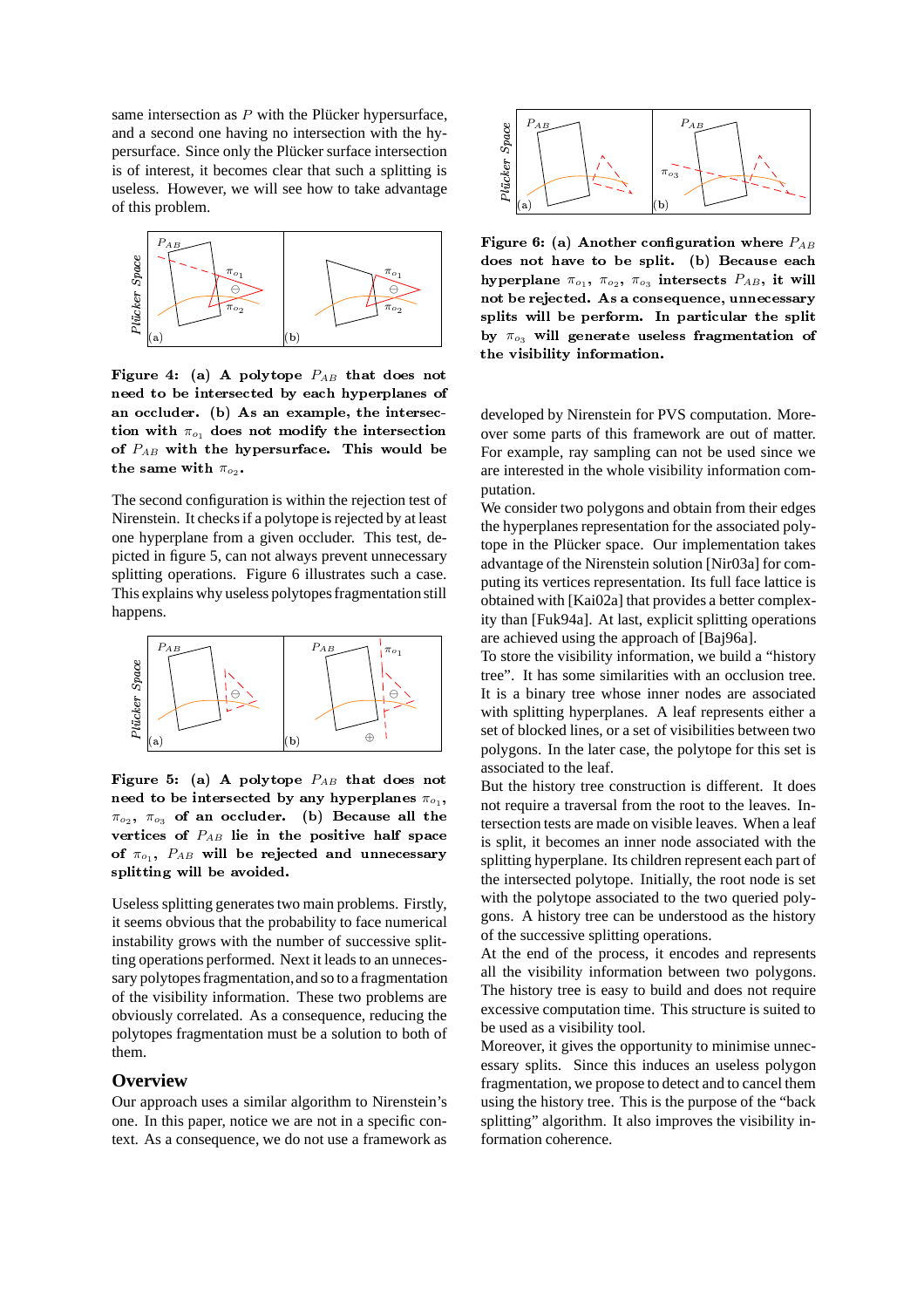# **Back Splitting Algorithm**

The back splitting optimisation takes advantage of the history tree to cancel useless operations. This implies the following modifications: Before splitting a polytope, its copy is left in its associated node of the history tree. An inner node is then associated with a polytope and a splitting hyperplane. Back splitting affects the construction of the history tree, with the combination of two rules.

The first one aims to reduce the number of splits to improve the robustness. It is applied during an occluder removal, after a splitting operation. If the intersection with the hypersurface has not been modified, this means the splitting was useless. However, to keep the operation benefit, the smaller polytope representing the same set of lines replaces the copy of the initial polytope. This may seem a contradiction to the robustness improvement. Our motivation is to work with polytopes as close as possible to the hypersurface, to improve further rejection tests, and so to decrease the number of splitting operations. The robustness is related to this number. Our tests have shown that keeping the smaller polytope gives finally a smaller splitting number than keeping the initial polytope.

The second rule tries to minimise the polytopes fragmentation. It has to be applied after each occluder removal. It relies on a quick analysis of each pair of leaves sharing the same father. This rule is applied each time one of the two following configuration occurs:

- If both leaves are visible, this means that the polytope set in the father node was unnecessary split, as shown in Figure 6(b). In this case, this operation is cancelled. Both children are removed and the father node restored as a visible leaf.
- If both leaves are invisible, children are removed and the father node is replaced by a leaf marked invisible. A similar implication was proposed by Bittner for its occlusion tree. However, due to the back to front order constraint, he could not apply the previous configuration.

This optimisation helps to minimise the polytopes fragmentation and the number of splitting operations. This may seem a contradiction since less fragmentation implies bigger polytopes and bigger polytopes is a contradiction to the first rule. However the justification is that a polytope can be "big" as long as it remains close to the Plücker hypersurface.

Moreover, this allows a smaller history tree that describes the same visibility information. As a consequence, we can expect a more efficient use of this information and to spare memory. Notice that all the polytopes associated with nodes can be removed after the construction of the history tree. The tree with the splitting hyperplanes in inner nodes is then sufficient.

In the next section, we present some experimental results emphasising the back splitting improvement. We test different configurations depending on the visual complexity.

# **5. RESULTS**



Figure 7: Test scene

To test the back splitting optimisation we use an urban environment composed by 38834 polygons as depicted in figure 7. This scene was chosen for the various configurations proposed in terms of occlusion and visual complexity. The hardware used is an Athlon XP1800+ (1.5 GHz) with 512Mo RAM.

From the test scene, we choose three sets of buildings, each one representing a different configuration for occlusion and visual complexity.

- Set 1 The first set is composed of the ten smallest buildings in the scene. Here, the occlusion is strong, and the visual complexity is low.
- Set 2 In opposition to the first set, the second set is composed of the ten highest buildings in the scene. This implies many visibilities and few occlusion.
- Set 3 The third set contains ten buildings with an average height. It combines both visual complexity and depth visibility. This means that occlusion can not be defined by a small subset of occluders.

From each set, the exact visibility between each building wall and the other scene polygons are computed. Table 1 shows results for the three sets.

For the first set, the back splitting has no contribution. We can notice a small time over cost for a query using back splitting. The explanation lies in the fact that the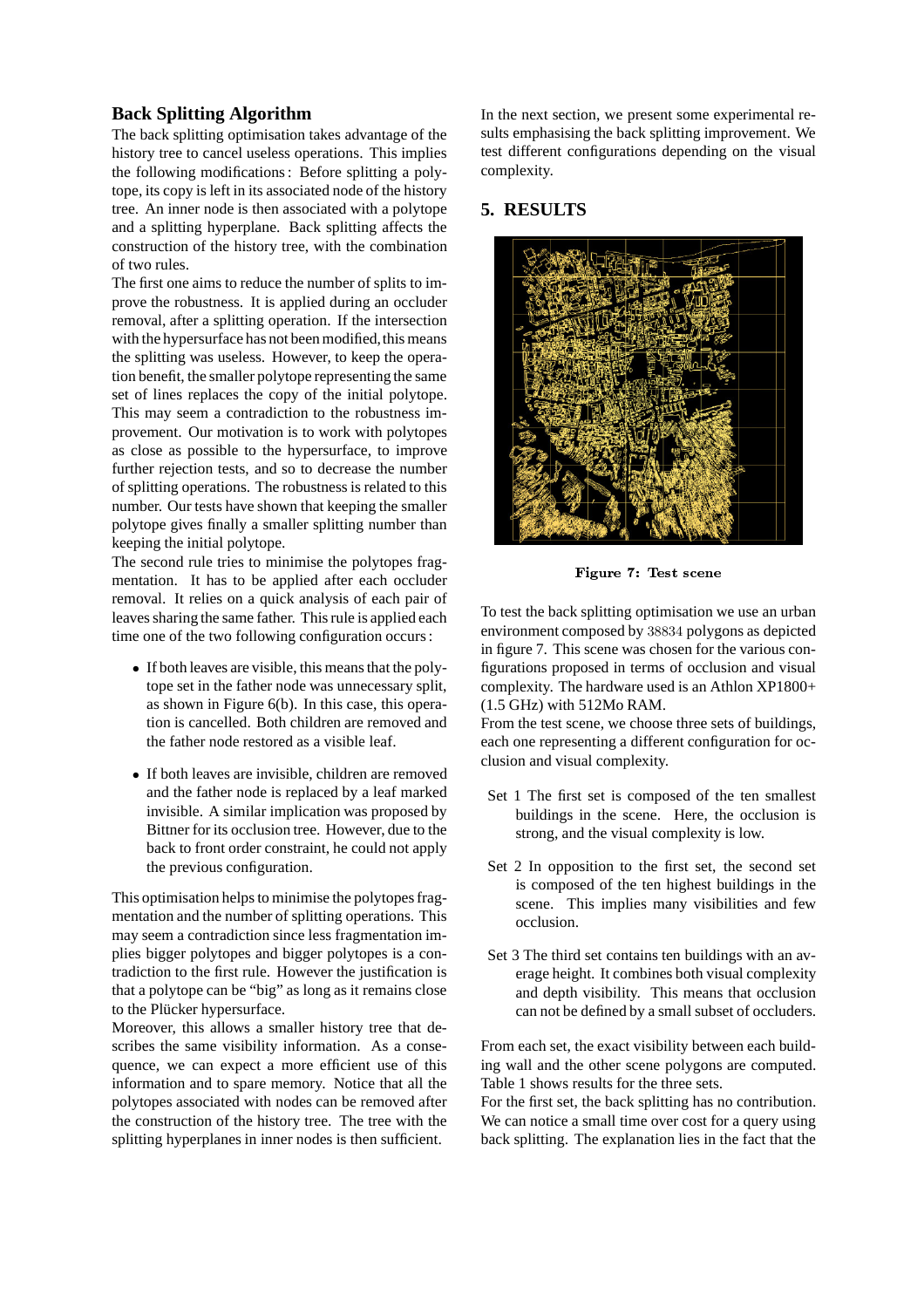| Set 1      | AVG Occluders | AVG Polytopes | <b>AVG</b> Splitting | $Time/query$ (ms) |
|------------|---------------|---------------|----------------------|-------------------|
| Without BS | 66.36         | 1.67          | 1.02                 | 48.63             |
| With BS    | 66 36         | 1.67          | 1.02                 | 49.74             |
| Set 2      | AVG Occluders | AVG Polytopes | <b>AVG</b> Splitting | $Time/query$ (ms) |
| Without BS | 136.7         | 40.5          | 62.26                | 203.11            |
| With BS    | 136.7         | 20.44         | 37.25                | 132.09            |
| Set 3      | AVG Occluders | AVG Polytopes | AVG Splitting        | $Time/query$ (ms) |
| Without BS | 157.3         | 17.39         | 39.87                | 357.55            |
| With BS    | 157.3         | 7.55          | 27.36                | 244.37            |

Table 1: Results without and with back splitting (BS). AVG Occluders is the average number of occluders per query. AVG Polytopes is the average number of polytopes representing the visibility information between two visible polygons. AVG Splitting is on average the number of splitting operation for each query.

(in) visibilities are quickly determined, before the two rules could have an impact on the computation.

For the second set, a significant contribution appears: 40% of the splitting operations are avoided. This leads to an improvement  $(35\%)$  of the time computation per query. However, the most interesting result is the number of polytopes reduced from 40.5 to 20.44. As the size of the history tree is connected to the fragmentation of the polytopes, this implies a better coherence of the information and a reduction of the memory requirement. In spite of an important number of occluders and a significant visual complexity, back splitting remains efficient on the third set, where  $31\%$  of the splitting operation are avoided. We note the same reduction for the computation time per query. Once again, the main result is the minimisation of the fragmentation of the polytopes. Back splitting reduces fragmentation from more than 56%.

This result illustrates the back splitting efficiency for reducing the fragmentation of the polytopes. Moreover, since less splitting operations are performed, this increases the robustness of the visibility computation. As a secondary result, the time per query is improved.

## **6. CONCLUSION**

This paper has presented a solution to compute a coherent and exact visibility information between two polygons. The fundamental principles to achieve exact visibility computation has been recalled. From the first two tractable solutions study, we have proposed an unified approach taking advantage of both of them. It modifies the Nirenstein algorithm to provide a history tree. This allows to organise the visibility information similarly to Bittner, but suited for non-oriented polygon-to-polygon queries. Moreover, we have presented the back splitting optimisation that improves the visibility coherence and the robustness. As the information is described using a smaller set of polytopes, memory can also be spared.

Results show that our approach is mainly efficient with

a consequent visibility complexity, which is the most challenging configuration in graphic applications such as realistic image synthesis.

As a future work, we plane to enhance such applications by taking advantage of the history tree as a visibility tool. Moreover, a collaboration with a telecommunication department is already in progress for an accurate and fast visualisation of electromagnetic waves.

## 7. REFERENCES

[Avi96a] David Avis and Komei Fukuda. Reverse search for enumeration. Discrete Appl. Math., vol 65, 21-46, 0166-218X, Elsevier Science Publishers  $B. V.$ 

[Baj96a] C. L. Bajaj and V. Pascucci. Splitting a Complex of Convex Polytopes in any Dimension. In Proceedings of the 12th Annual Symposium on Computational Geometry, ACM, 88-97, May 1996 [Bit98a] J. Bittner and V. Havran and P. Slavik. Hierarchical Visibility Culling with Occlusion Trees. Proceedings of Computer Graphics International '98 (CGI'98), 207-219, 1998.

[Bit01b] Bittner and Jan Prikryl. Exact Regional Visibility using Line Space Partitioning. TR-186-2-01-06, 1-13, 2001

[Bit02c] J. Bittner. Phd dissertation : Hierarchical Techniques for Visibility Computations. Czech Technical University in Prague, October 2002.

[Coh03a] Cohen-Or, Chrysanthou, Silva, Durand. A survey of visibility for walkthrought applications. IEEE TVCG, pages 412-431, september 2003

[Dur02a] F. Durand, G.Drettakis, C. Puech. The 3D *visibility complex.* ACM Trans. Graph., vol. 21, 2, pages 176-206, ACM Press.

[Fuk94a] K. Fukuda and V. Rosta. Combinatorial face enumeration in convex polytopes.

Computational Geometry: Theory and Application, vol. 4, 4, pages 191-198, 1994

[Kai02a] V. Kaibel and M. E. Pfetsch. Computing